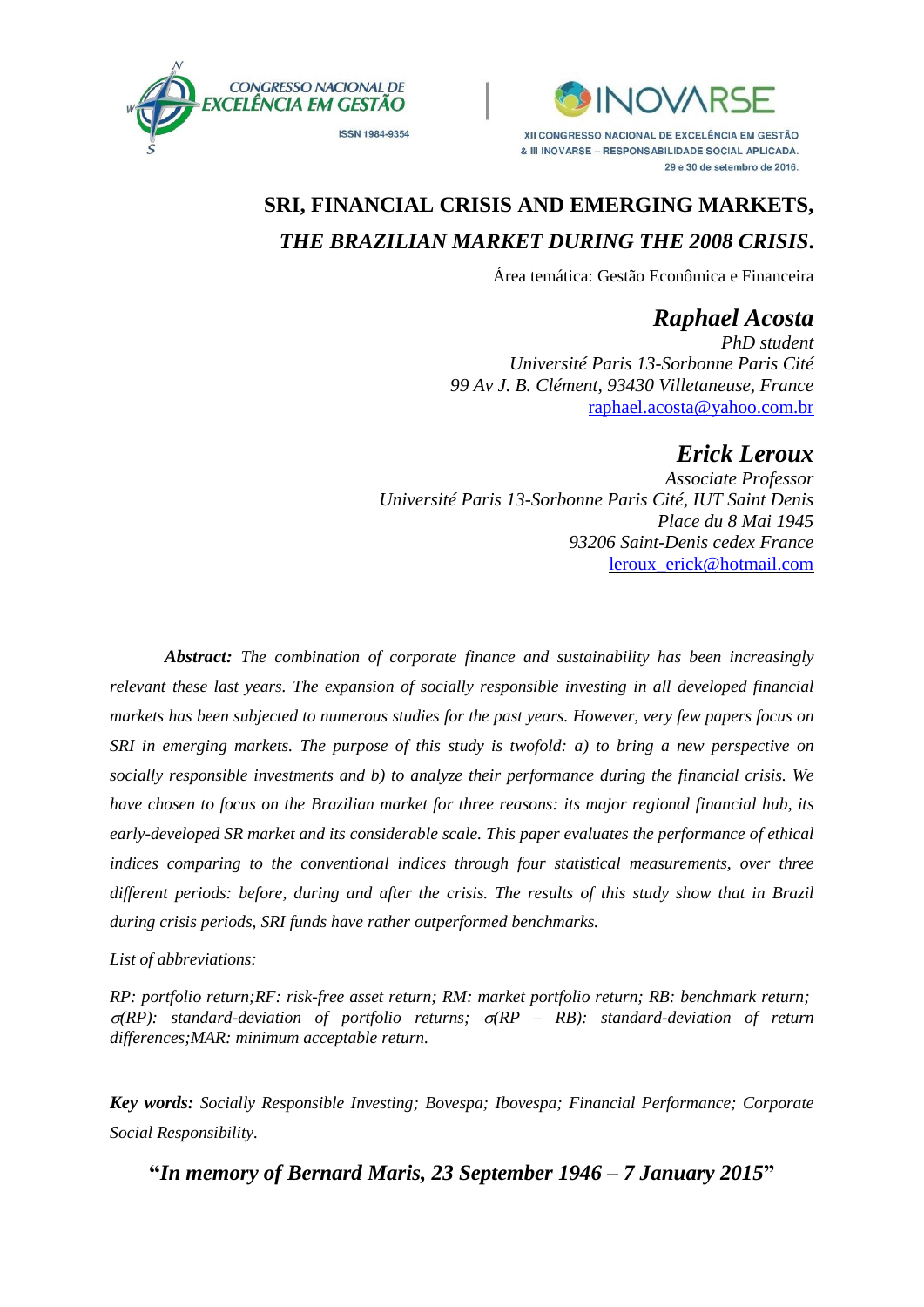



29 e 30 de setembro de 2016.

#### 1. Introduction

Conventional financial theories postulate that markets are efficient and investors are rational. Their portfolio strategies are assumed to be based on specific financial parameters adapted to their own risk aversion. However, these mainstream theories are contradicted by the increase in SRI-related research while SR markets are growing, and investors include extra-financial screens in their portfolio management strategy.

Since the early 2000's, empirical research on SRI and stock performance is increasing exponentially (Revelli 2011), while the number of ethical and religious investment funds is constantly growing. Empirical research mainly compares the stock performance of these funds to that of conventional funds, with very different results.

Certain hypotheses assume that SRI could generate higher financial return than conventional funds or indices, such as stakeholder theory (Freeman, 1984), Porter's theory (1991) which assumes that optimizing environmental management favors better productivity, or information theory (Kurtz, 2002).

Other assumptions put forward a negative relation between SRI and performance, stating that SRI is a constraint to value creation and generates lower performance than conventional investing. These assumptions are based on the strict application of modern portfolio theory (Markowitz, 1952), following Friedman liberal opinions (2009). Two lines of arguments are usually quoted: the lack of portfolio diversification and an increase in transaction fees.

It is quite difficult to forecast an emerging trend on the basis of empirical studies (Revelli and Viviani 2013, Endrikat *et al*. 2014). Some studies prove that ethical finance outperforms mainstream finance (Derwall and Koedijk 2009, Galema *et al.* 2008), and others prove the contrary (Hong and Kacperczyk 2009, Jégourel and Verdié 2012). Last but not least, a group of studies concludes that SRI has little or no impact on performance (Blanchett 2010, Cortez *et al*. 2012).

For instance, we observe that most studies listed by Revelli and Viviani (2013) focus on the American market (58%), the English market (11%) and the French market (10%). Studies referenced by Allouche and Laroche (2005) are even more focused on these geographical areas, with 75 studies on the American market, 6 on the British market and 1 on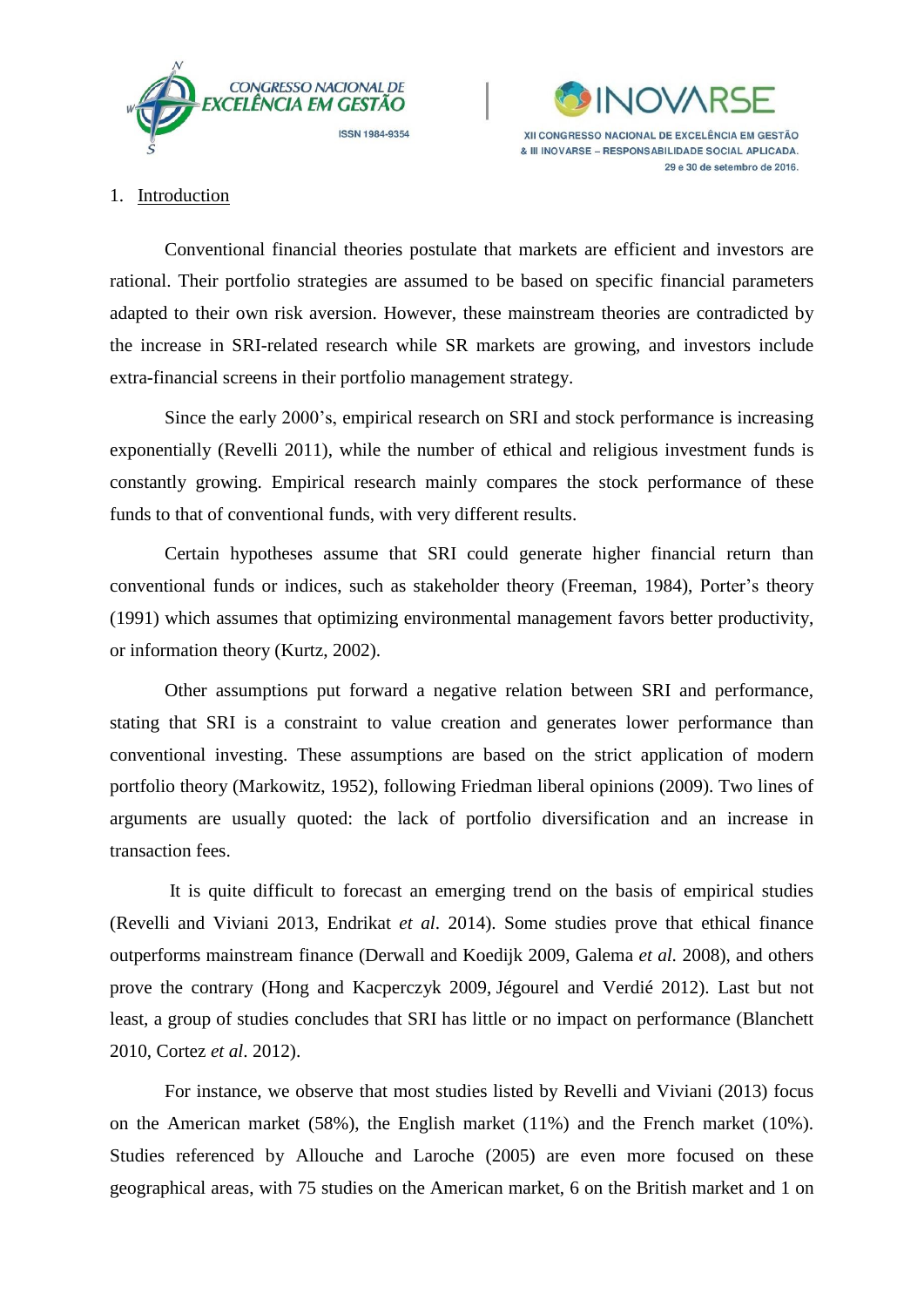



the Canadian market. None of these meta-analyses considers specific study focused on emerging markets. All these studies focus only on North-American, European, and Australian markets, and there exist only few publications on emerging markets (Viviers *et al* 2008, Gladysek and Chipeta 2012, Maimon 2012)..

Most listed SRI indices in developed markets have been subject to thorough analysis, mainly regarding financial return. However, there exist only a few number of similar studies regarding emerging markets, mainly focused on Asian markets (Aras *et al.* 2010, Saleh *et al*. 2011, Kolk and Muller 2011). Furthermore, there exist very few studies on SRI performance during the financial crisis of 2007-2009, also called the subprime crisis

The focus of these studies on this small number of markets can be explained by the fact that these countries were pioneers in SRI development. However, while SRI is strongly growing in Brazil, we could imagine that the scientific community would have shown much more enthusiasm for this topic. To our knowledge, only few local authors are interested in this focus.

In this context, the aim of our study is twofold: a) to provide a new approach on non-Western socially responsible investments, and b) to analyze their performance during the financial crisis. The main objective of this study contributes to the literature by considering the impact of SRI compliance on the financial performance of firms listed on the Bolsa de Valores, Mercadorias e Futuros de São Paulo (Bovespa), in the context of an emerging country. The geographical scope of study that we have chosen is Brazil for three reasons: its financial weight in the area, the early development of its SR market and its substantial scale.

## 2. The Brazilian context

#### *2.1. The BM&F Bovespa*

Inaugurated in 1890, the Bolsa de Valores de São Paulo (Bovespa) was the first capital market based in Brazil. In 2000, all 27 regional stock exchanges have merged, to be included in the Sao Paulo stock exchange. The Bovespa has concentrated all negotiations of the Brazilian equities, and the regional exchanges now only keep just some local activities. Since its merger with BMF (organized market derivatives), the Bovespa has become the leading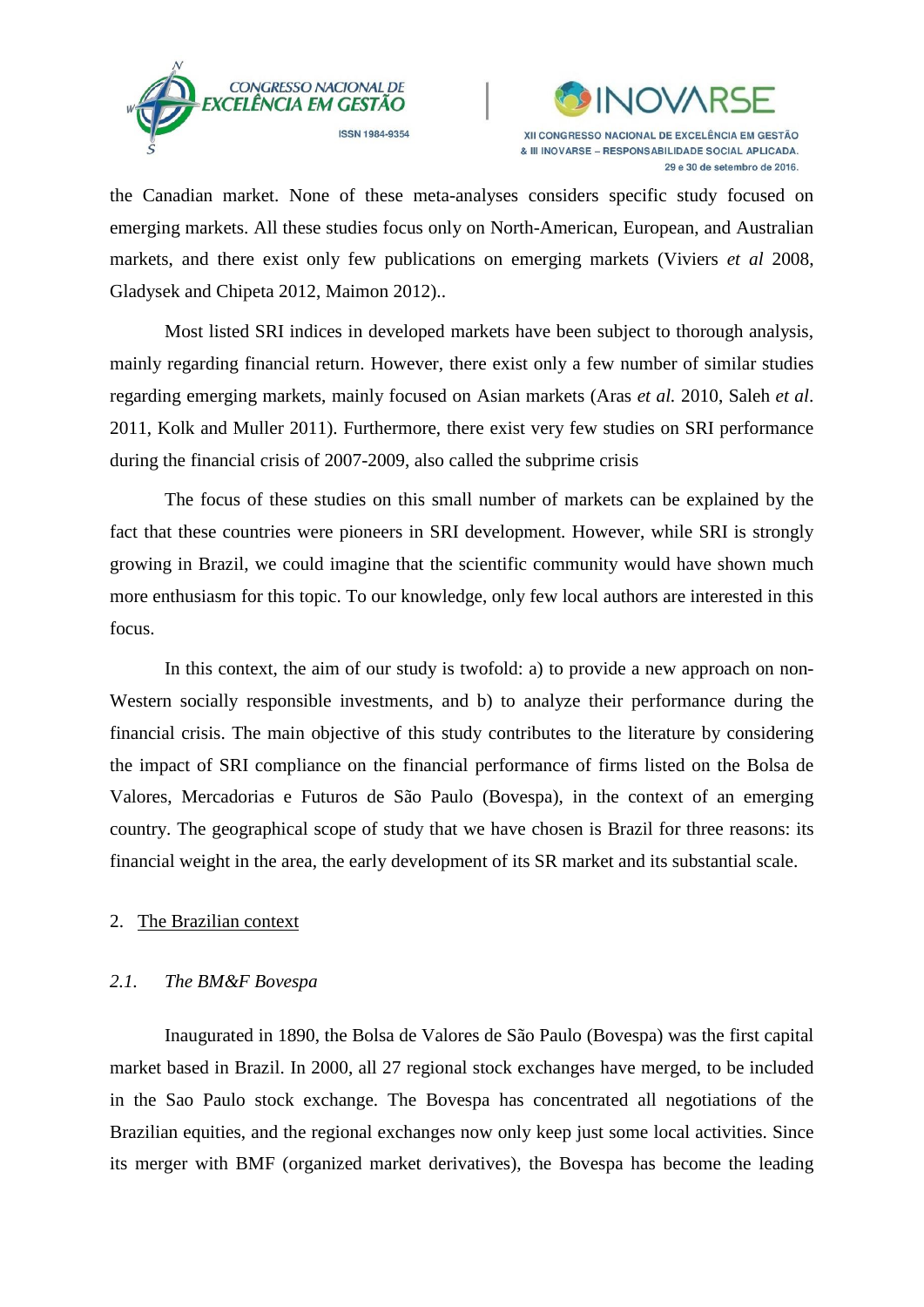



Latin American financial center and one of the largest in the southern hemisphere. Its benchmark is the Índice

Bovespa (Ibovespa). It consists of core assets traded on the Bovespa in terms of values and liquidity (presented in Table 1), and is not limited in quantity.

| Name                                         | Sector             |         |
|----------------------------------------------|--------------------|---------|
| Petrobras                                    | Oil and Gaz        | 318.556 |
| Vale                                         | Mines and Minerals | 250.878 |
| Itau Unibanco                                | Finance            | 148.444 |
| Ambev                                        | Food               | 142.904 |
| <b>Bradesco</b>                              | Finance            | 106.420 |
| Transm. Paulistas                            | Energy             | 86.827  |
| Banco do Brasil                              | Finance            | 76.753  |
| Santander                                    | Finance            | 63.847  |
| Ultrapar                                     | Holding            | 60.317  |
| Itausa                                       | Finance            | 51.283  |
| Source: Bovespa 2012<br>*In million of Reais |                    |         |

## Table  $1$  – The first 10 Bovespa capitalisations

Like the major emerging places, we can see a very high concentration of titles around some areas. First, the mining and energy, which by itself accounts for 41 % of the weight of listed companies. This concentration is even more pronounced than the industry consists of a very small number of players. The other predominant sector of this market is the financial and banking stocks. This segment comprises 31% of the capitalization of listed companies, which indicates that non-financial and non-energy values (broadly defined) together represent less than 30% of the total capitalization.

The unique element of this market is probably the economic implication of the Federal government in the management of listed companies. Indeed, despite the economic reforms of the Cardoso government (1995-2002) who led a wave of privatizations unprecedented in Brazil, the Federal government continues to control many companies directly or indirectly, under the status of "*mixed economy companies*". Among the most important we can mention: *Petrobras, Eletrobras, Sabesp , Copel , Cesp , All America*... What makes the first player in this market.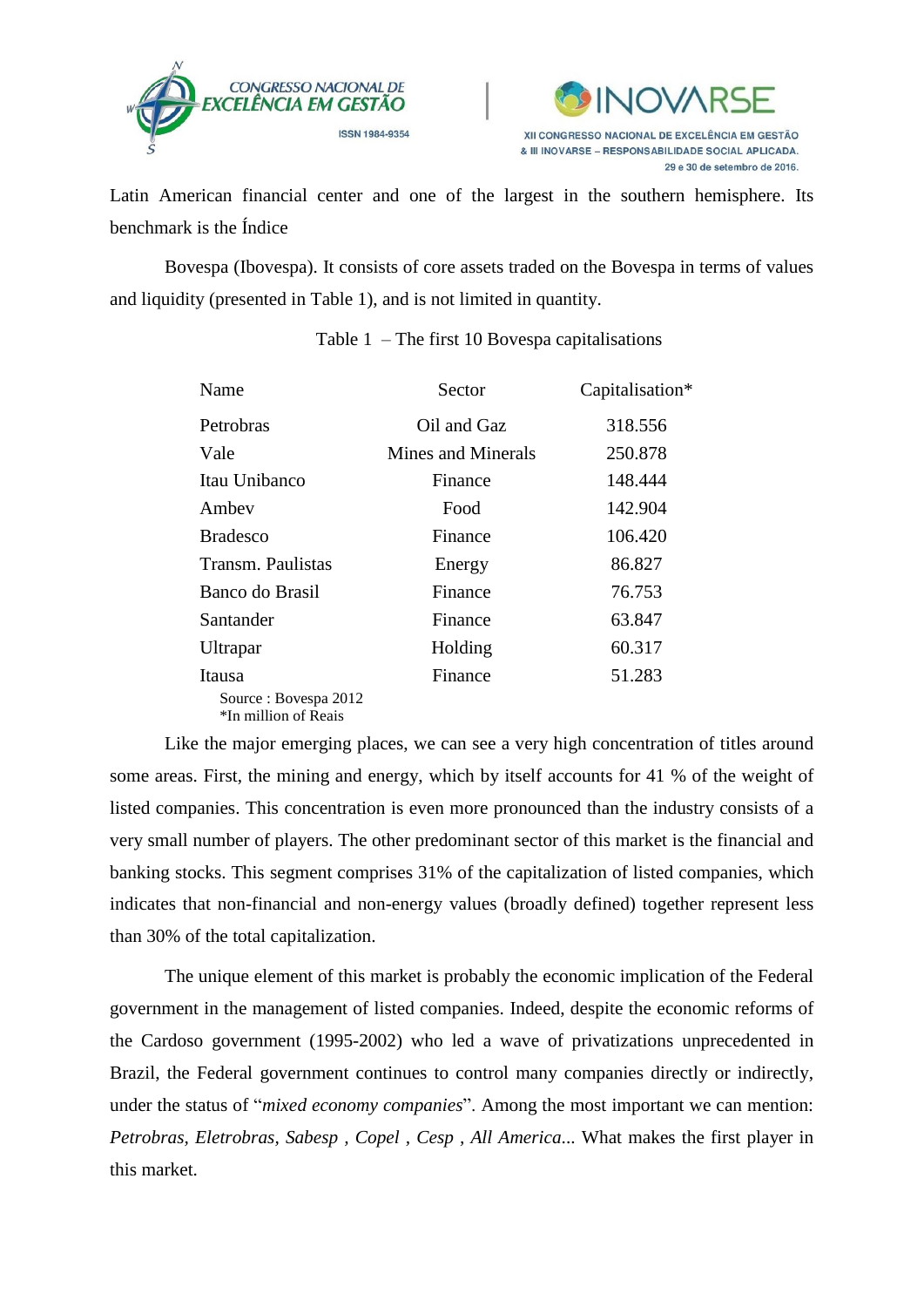



Despite its many attractions, the Brazilian stock exchange seems far from passionate academic researchers. Indeed, to our knowledge, there are still very few studies on the integration of Bovespa in the world market, and these items are relatively recent. Oliveira and Medeiros (2009) show that the NYSE and the Bovespa are segmented however there are comovements between the latter and the Dow Jones. However, the results also show that the practice of arbitration based on the lead-lag effect is not economically feasible because of transaction costs. Conversely, Aloy *et al* (2013) show that the Brazilian and Argentine markets are not cointegrated in pairs or with the NYSE.

## *2.2. The Socially responsible investment in Brazil*

1

The concept of socially responsible finance has emerged in Brazil in the 1990s, with the UN Conference on Environment and Development in 1992, also known as the "*Earth Summit*" in Rio de Janeiro. On this occasion, a number of institutions concerned with social responsibility have emerged, including the Institute of  $Ethos<sup>1</sup>$ . Singular case among emerging economies by 2000, the publication of a non-financial report has been imposed on companies listed on Bovespa, under the theme of governance. In 2001, a new segment called "corporate governance" has been introduced to identify the companies and the index "*Índice de Ações com Governança Corporativa Diferenciada"* aggregates better evaluated.

Thus, at the end of 2001, the Brazilian bank "*Banco Real*" (owned by Dutch group ABN Amro) launched two "Ethical Funds", the first funds SR Latin America. In 2004, it was the turn of "*Banco Itau*" bank to launch its own background SR named "*Fundo Itaú Social Excelência*". Until 2006, the assets of these funds were very low, insignificant. With the commitment of Bovespa and the launch of the SR index, the number of SR funds and their assets have increased dramatically. Since 2010, about 60% of companies in the Ibovespa publish sustainability reports, and five of them include the Dow Jones Sustainability Index (DJSI).

Following the launch of the JSE SRI by the Johannesburg Stock Exchange, Bovespa was inspired by this experience to launch its own index, the "*Índice of Sustentabilidade Empresarial*" (ISE) in December 2005. The index was developed by the Centro de Estudos em Sustentabilidade (GVCES) of the School of Business Administration of São Paulo of the

 $^{1}$  Ethos Institute is the organization of reference in the field of CSR in Brazil: www3.ethos.org.br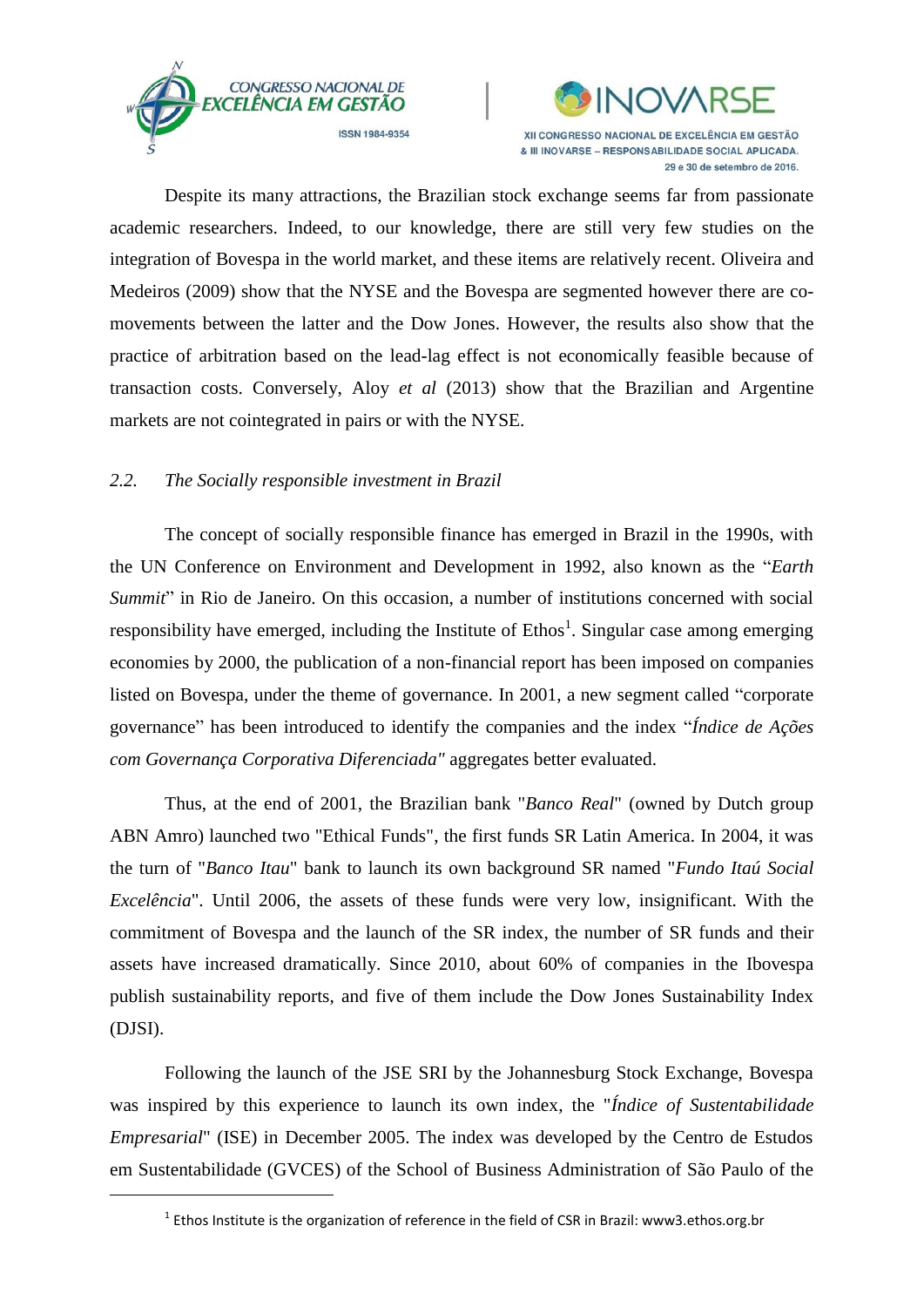



Getúlio Vargas Foundation (FGV - EAESP) with the financial support of the IFC. Today, the ISE is governed by a multi-stakeholder -board including representatives from government, NGOs and investor associations collectively approve the inclusion or exclusion of companies in the portfolio (Wheeler and Sillappaa, 1997). Only 200 companies representing the largest stocks in the Brazilian market are eligible for this index. The application for this membership is voluntary and occurs in response to the GVCES questionnaire sent to the 200 eligible companies. Like the JSE SRI, the scope of the questionnaire GVCES adopts the concept of *Triple Bottom <i>Line* and evaluates these three aspects in an integrated way, by adding three additional indicators (disclosure, product and corporate governance) .

The methodology of this index has the distinction of associating a quantitative approach based on the analysis of questionnaires sent by companies who want to integrate the index and qualitative, based on public information. Once the questionnaires are completed, statistical analysis is used to evaluate and classify the most successful companies. In a second step, the board qualitatively analyzes each company eligible to distinguish companies that make up the index.



Graphic 1 – The ISE Index Composition

Source : Bolsa de Valores de São Paulo

The capitalization of the ISE index is dominated by the financial sector (Graphic 1), with a quarter of the total capitalization. This concentration is similar to that of the benchmark - Ibovespa. The mining sector is also well represented, with 16 % of the capitalization, which is higher than the concentration of the sector in the benchmark (12%). Finally, the areas of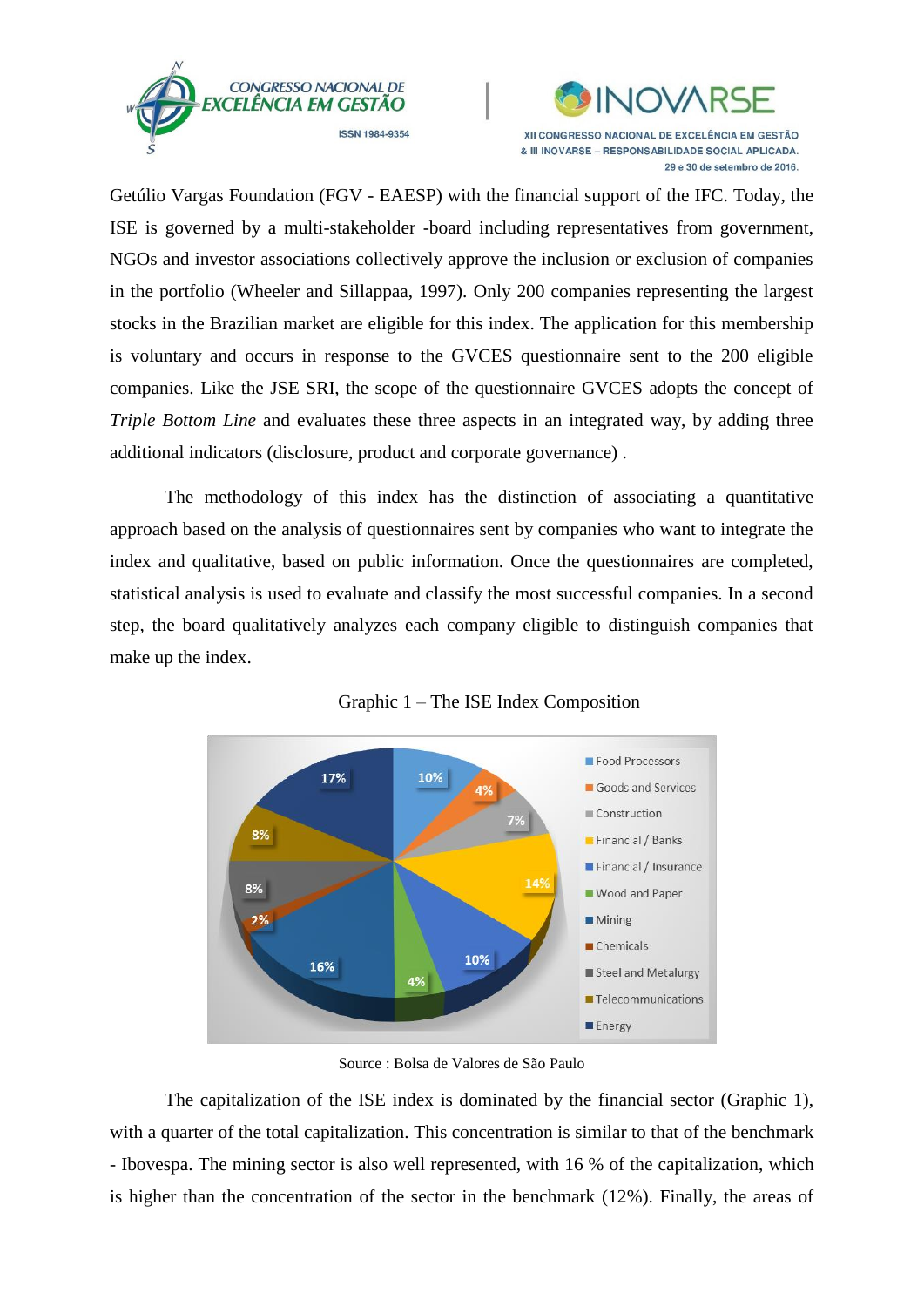



water and energy and food represent 16% and 10% of the capitalization of the ISE, which corresponds to twice the concentration in the Ibovespa.

We note that three major companies comprising the Ibovespa were not included in the ISE, *Petrobras, Embraer and AmBev*. Petrobras is a petroleum company - South American first capitalization - which was excluded from the index for reasons related to the marketing of a fuel type, however, authorized by the Federal government. *AmBev* and *Embraer* are respectively Latin American leaders in the markets for alcoholic beverages and aerospace, and non- integration is related to the nature of their activities.

## 3. Empirical data and methodological approach

## *3.1. The Data*

1

Research on emerging capital markets is not easy. Indeed, the foundations of international financial data are often incomplete with regard to emerging companies and scholarships are not always willing to cooperate with academic research markets. This problem is even more pronounced for information about SRI in these markets. Thus, access to these data can sometimes be complicated, time-consuming , if not impossible in many cases.

For this study, we use two types of data: indices administered by the Bovespa and the SRI funds managed by independent companies. The indices were all provided by local exchange companies in a daily frequency. We selected socially responsible index, the benchmark and the representative of small and mid-cap indices.

As we explained above, access to information has been very difficult as far as SRI investment funds are concerned. No SR strategy has been communicated to us, and ANBIMA<sup>2</sup> Association sent us over the main SR funds of the Brazilian market. Table 2 presents funds and socially responsible indexes studied and their benchmarks.

<sup>2</sup> Associação Brasileira das Entidades dos Mercados Financeiro e de Capitais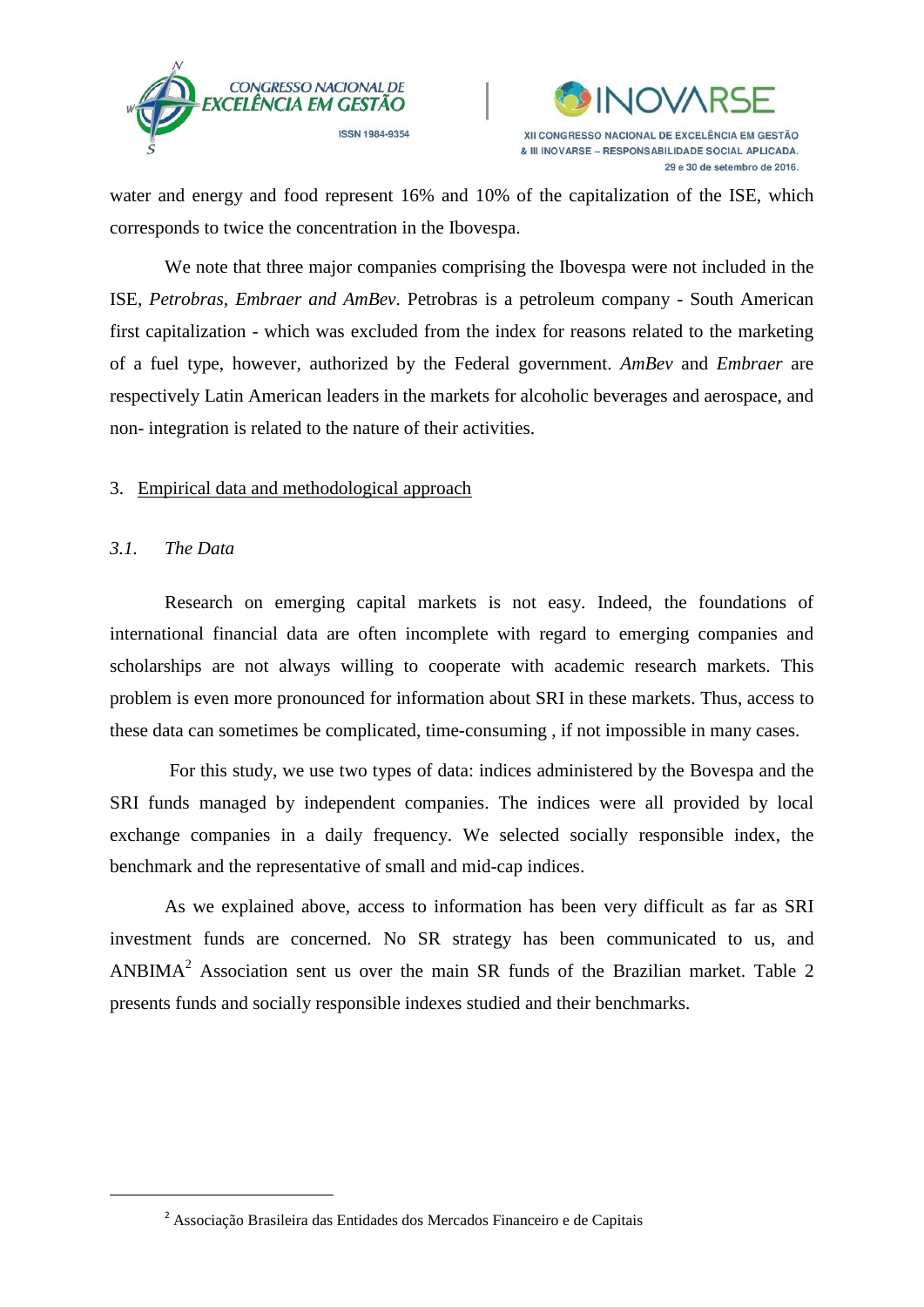



| Indices                                       |              | Investments Funds                    |                  |
|-----------------------------------------------|--------------|--------------------------------------|------------------|
| Name                                          | Symbol       | Name                                 | Symbol           |
| <i>Ibovespa</i>                               | <b>BovR</b>  | Banco do Brasil Ações ISE Jovem FIC  | Boy1             |
| <i>Indice de Sustentabilidade Empresarial</i> | <b>Boy</b> I | ITAU Perso Ações Excelencia Social   | Boy2             |
| Small Cap                                     | <b>BoyS</b>  | ITAU Ações Excelencia Social FICFI   | Bov3             |
| Mid-Large Cap                                 | <b>BoyM</b>  | <b>Bradesco Prime FIC FIA ISE</b>    | Boy4             |
| <b>FTSE 100</b>                               | Ftse         | HSBC FICFI de Ações Sustentabilidade | Boy <sub>5</sub> |
| Euro Stoxx 50                                 | Euro         | Santander FIC FI Ethical Ações       | Bov <sub>6</sub> |
| S&P 500                                       | S&P          |                                      |                  |

## Table 2 – List of funds and indices studied

The period runs from 01/01/2006 to 31/12/2012. The courses will be studied in local currency for internal comparisons. To test the relations with foreign markets we have selected 3 benchmarks and tests will be in U.S. dollars<sup>3</sup>.

#### *3.2. Performance measures*

1

Performance measurements are mainly differentiated by the method of risk assessment. The methods using variance (and its extensions) as well as the Value at Risk approach do not require particular conditions in terms of returns distribution. They are easily exploited, whatever the nature of the temporal series analyzed.

Risk assessment based on the *β* of the Capital Asset Pricing Model (CAPM) presupposes the Efficient-market hypothesis (EMH), as well as the right diversification of the funds assessed. Many studies analyzed the EMH in Brazil. Mishra (2011), Ely (2011) and Simões *and al*. (2012) all rejected this hypothesis whatever the nature of the test used.

Eventually, in order to avoid these potential biases, we have not used any measurements based on the *β* of the CAPM for the assessment of the series analyzed. Indeed, we will rather use performance measures assessing portfolio-related risk via the variance and

 $3$  Converted with exchange rates from the World Bank.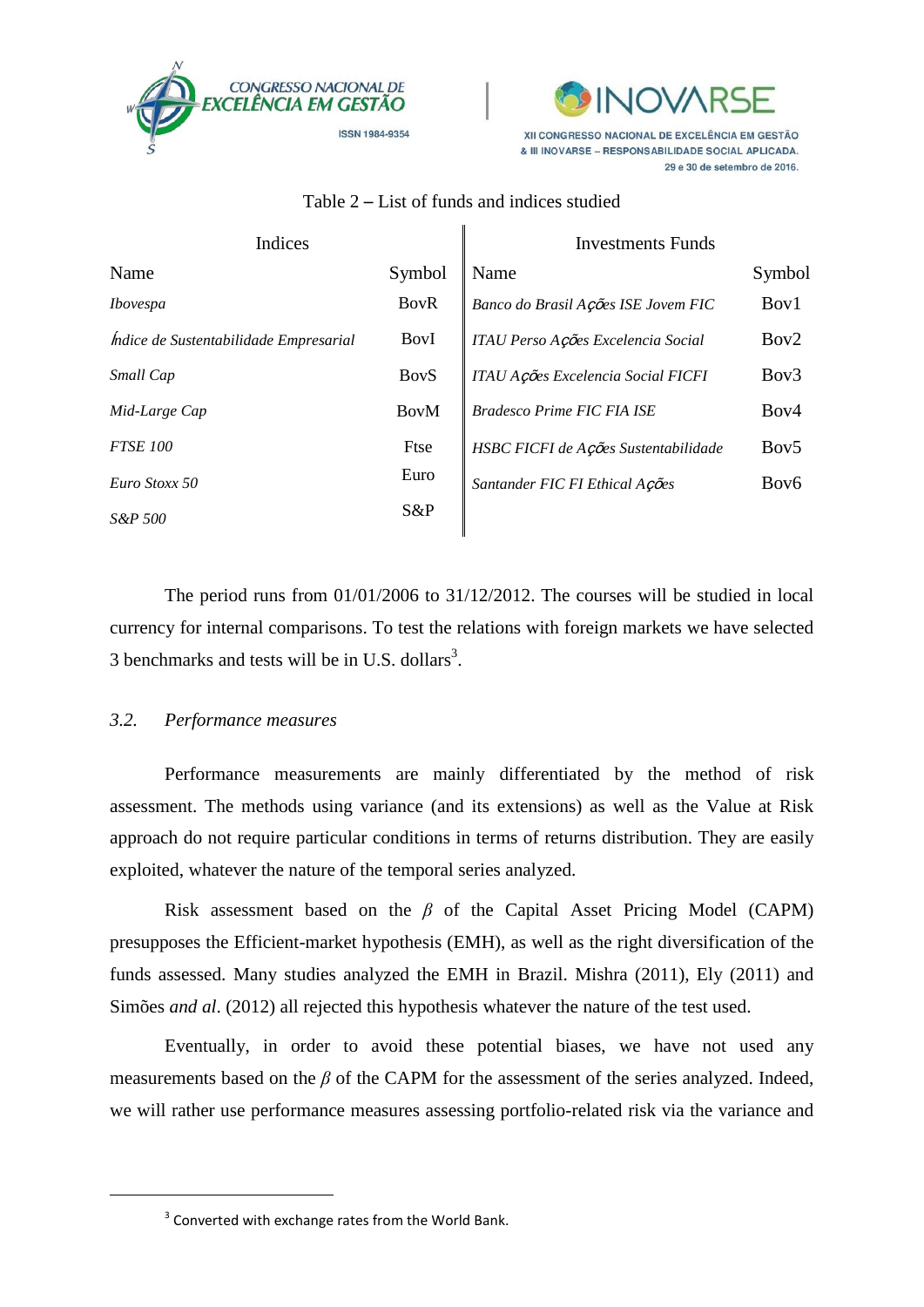



the Value at Risk approaches. Four ratios will be used to assess these performances through three risk assessment methods: Sharpe; Sortino; Sharpe Var and eSDAR.

## Sharpe ratio

The *Reward-to-variability ratio* presented by Sharpe in 1966 is the excess return minus the risk-free rate, to the total portfolio risk. Later called the Sharpe Ratio, it considers the total portfolio risk and not the Beta coefficient. In other words, it is the ratio of a risk premium to the free-risk asset. The risk-free assets chosen for this study are the average treasury bills rates. For an ex-post measure, the ratio has been formulated as follows:

$$
Sp = \frac{R_p - R_p}{\sigma(R_p)}
$$

The main limit to the analysis of the Sharpe ratio is that it is based on the standard deviation of the portfolio returns, however the measure of this last element does not take into account the possibility that the deviations assessed may be higher or lower than the average. The impossibility to determine the sign of the deviations might then equivocate the interpretation of the results.

In this study, the risk-free asset selected is the 10-year treasury bills<sup>4</sup>.

## SharpeVaR

**.** 

Dowd's *Excess Return on Value-at-Risk* (VaR) (2000), also called SharpeVaR suggests to replace the standard deviation of the portfolio returns by the VaR to measure portfolios performance, in order to limit the risk incurred. It would be formulated as such:

$$
S_{VaR} = \frac{R_p - R_F}{VaR_p}
$$

The VaR is negative by nature, thus we draw your attention to the fact that ShareVaR must be interpreted differently from the conventional Sharpe ratio, since the performance is changing in inverse proportion to this ratio. In other words, the more negative the ratio, the more performant the asset. Likewise, a positive ratio would indicate that the considered return

<sup>4</sup> D'après les données ouvertes de la Banque Mondiale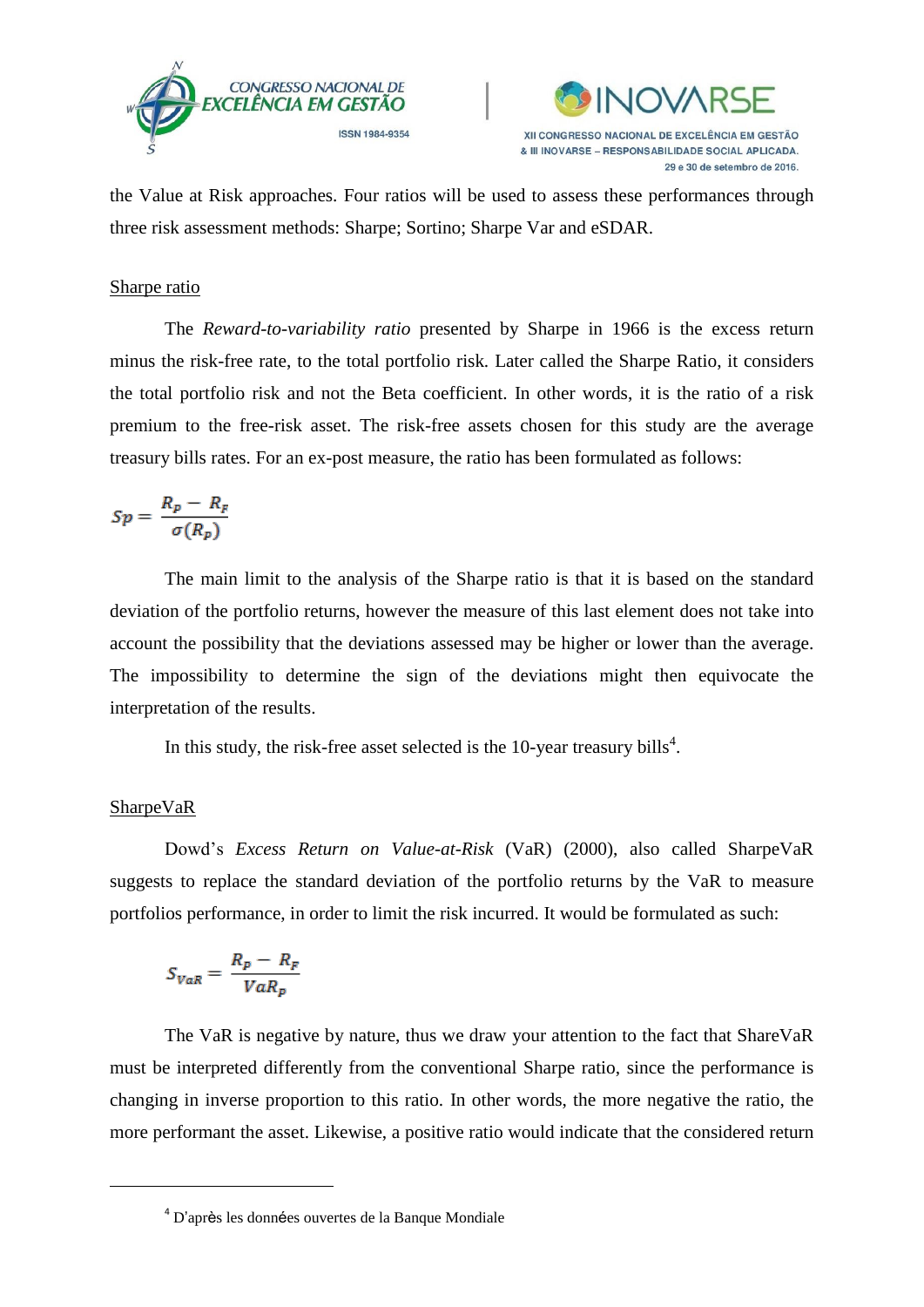



is lower than the risk-free asset. In order to circumvent this difficulty, we will use the absolute value of the VaR to calculate this ratio:

$$
S_{VaR} = \frac{R_p - R_F}{|VaR_p|}
$$

## Sortino Ratio

The ratio defined by Sortino and Price (1994) is structured similarly to the Sharpe Ratio, but the risk-free asset is replaced by a rate called Minimum Acceptable Return (MAR). If we assume that investors are relatively adverse to risk, the MAR gives the return rate below which investors refuse to go. Contrary to the Sharpe ratio which takes into account volatilities, the Sortino ratio only considers the standard deviation of returns that are lower than the MAR. Therefore this ratio does not take into account the portfolio downward movements, i.e. the *Downside Risk*.

$$
Sortino = \frac{Rp - MAR}{\sqrt{\frac{1}{T}\sum_{\substack{t=0\\Pour Rpt < MAR}}^{T} (Rpt - MAR)^2}}
$$

This method is different from conventional measures as it defines performance based upon investors' risk aversion and not upon the market. The notion of minimum acceptable return is not defined in an absolute way by Sortino and Price, it can be interpreted differently depending on the case studied.

We consider here that the local inflation<sup>5</sup> corresponds to the level of MAR.

#### eSDAR

1

The Excess standard-deviation-adjusted return (eSDAR) measure is well appreciated by academic researchers that study SRI performance. It was introduced by Statman (1987, 2000), in two studies on SR funds' performance. The eSDAR of a portfolio is the excess return to the benchmark portfolio's return. We calculate the eSDAR as follows:

$$
eSDAR = R_F + \left(\frac{R_P - R_F}{\sigma_P}\right)\sigma_M - R_M
$$

<sup>&</sup>lt;sup>5</sup> According to the World Bank's available data de la Banque Mondiale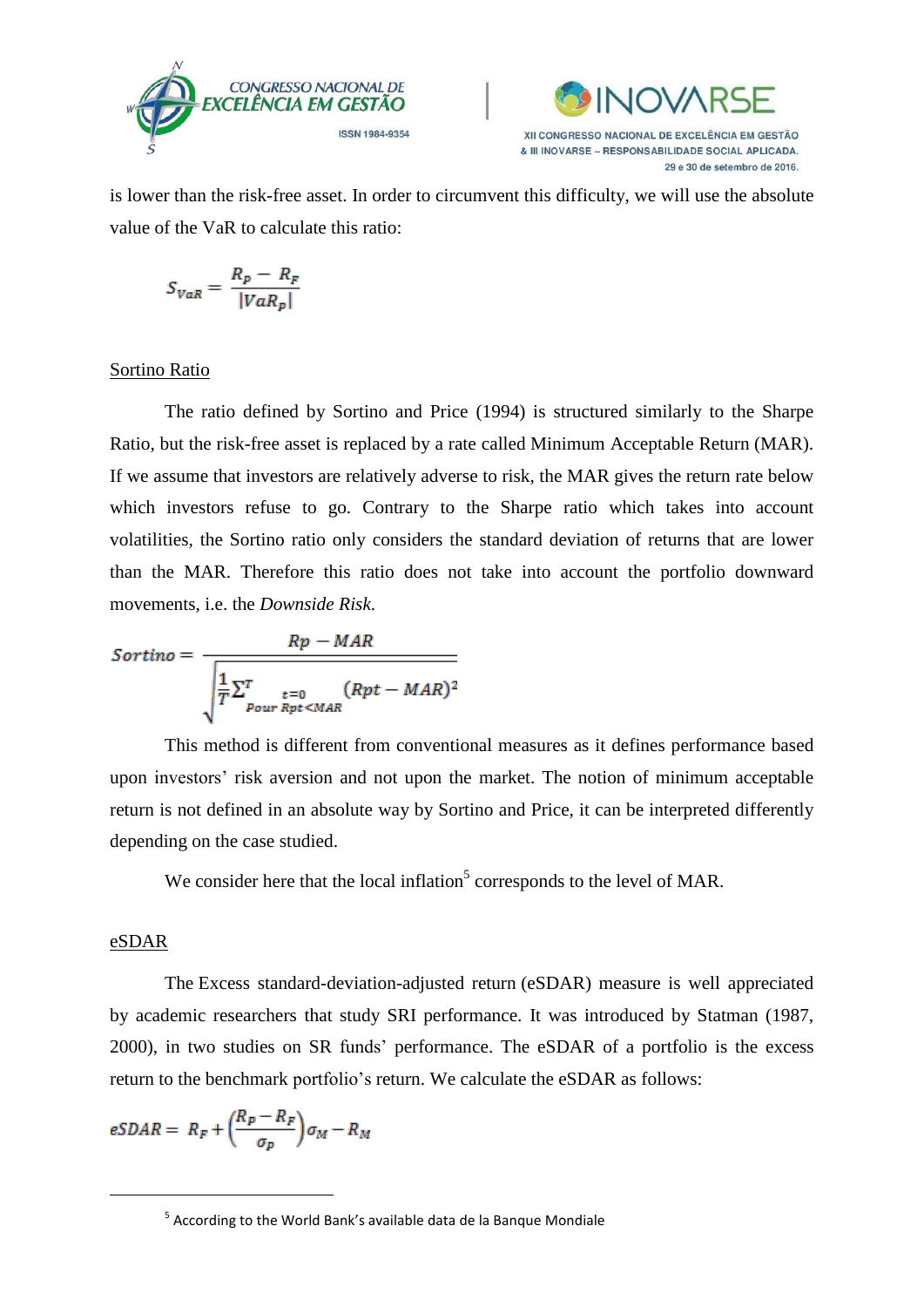



In this study, we represent the market portfolio  $R_M$  through the benchmark index.

#### 4. Empirical Applications

## *4.1. Descriptive statistics*

Table 4 reports various return and risk measurements. Overall, we see two distinct sets, respectively composed of Bovespa indices (including the ethical index) and of SRI funds. These measurements have been carried out on a daily basis from 01/01/06 to 31/12/2012.

| Table 4 – Return and risk measurements on the JSE |  |
|---------------------------------------------------|--|
|---------------------------------------------------|--|

|                  | Return | Standard-deviation | Semi-Standard-deviation | VaR      |
|------------------|--------|--------------------|-------------------------|----------|
| <b>BovR</b>      | 79,0%  | 8,93%              | 5,76%                   | $-3,07%$ |
| <b>BoyS</b>      | 80,6%  | 10,29%             | 5,24%                   | $-2,80%$ |
| <b>BovM</b>      | 23,4%  | 8,60%              | 4,89%                   | $-2,93%$ |
| <b>Boy</b> I     | 104,2% | 8,46%              | 5,27%                   | $-2,77%$ |
| Boy1             | 102,3% | 8,42%              | 5,10%                   | $-3,03%$ |
| Boy <sub>2</sub> | 94,7%  | 8,76%              | 5,56%                   | $-3,27%$ |
| Bov <sub>3</sub> | 90,3%  | 8,79%              | 5,64%                   | $-3,27%$ |

Over the selected period, we see that SRI funds and indices show slightly greater return. However, the risk measurements relating to investment funds are equivalent or higher than those relating to the indices. We also note that the BovI shows the lowest VaR risk level in this sample. This observation is all the more surprising than the small cap segment is usually riskier.

Moreover, we didn't note significant differences between the risk levels of SRI funds and the others indices studied over the 2006-2012 period. This observation does not goes in line with the risk reducing theory of the SRI (Freeman, 1984; Porter, 1991; Kurtz, 2002…).

## *4.2. Performance analysis*

In terms of financial performance, Table 5 shows that some funds and indices movements are uniform, with very little significant spreads. The performance of the BovI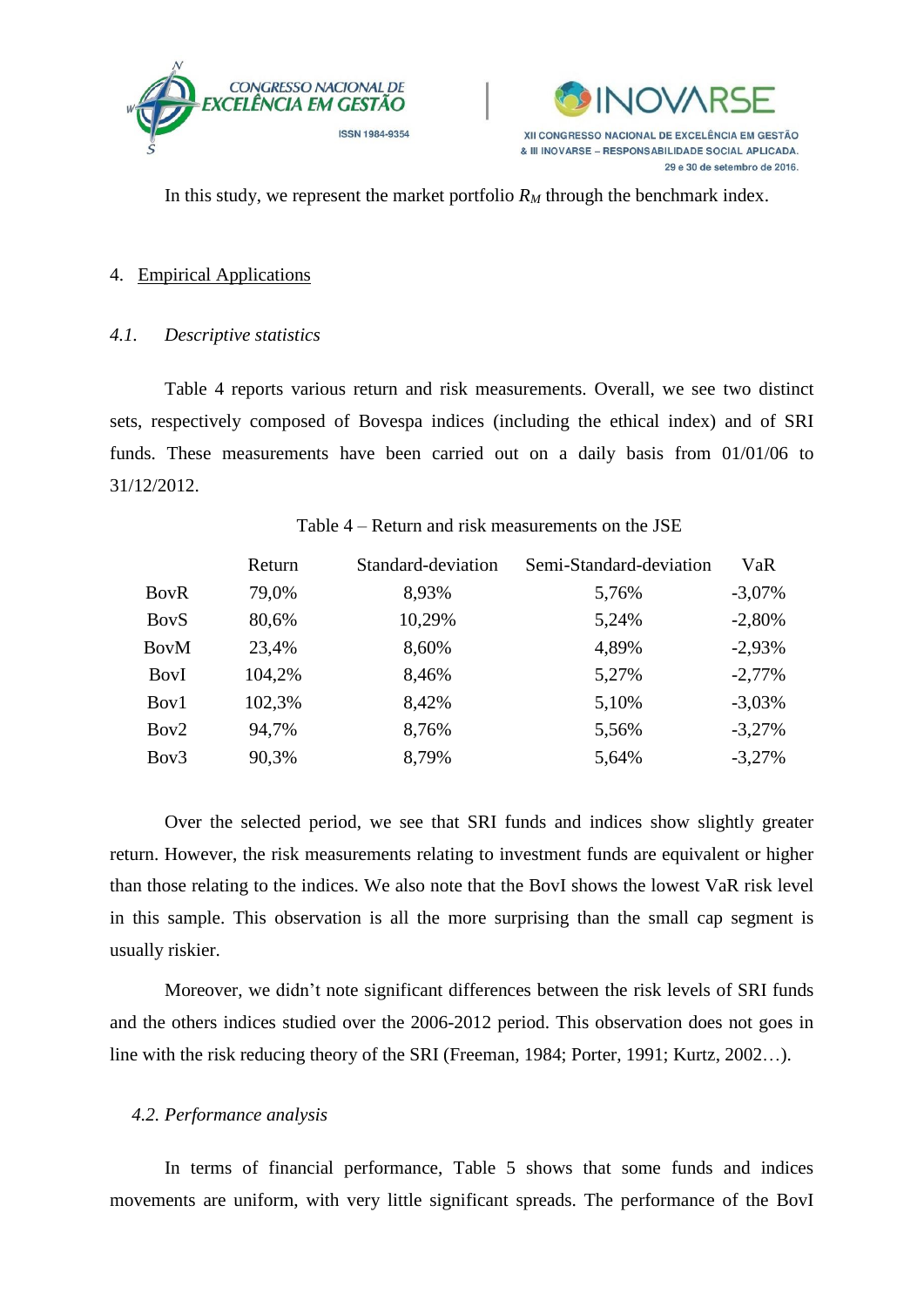



index and that of the Bov1 and Bov4 funds are slightly higher than that of the compared assets. Due to their low yields and their high risk levels, the small and medium caps outperform the whole sample.

|                  | Sharpe | Sortino Ratio | SharpeVaR | eSDAR      |
|------------------|--------|---------------|-----------|------------|
| <b>BovR</b>      | 9,07   | 6,5           | 26,21     |            |
| <b>BoyS</b>      | 7,73   | 7,0           | 28,37     | $-10,28%$  |
| BovM             | 2,61   | $-2,1$        | 7,65      | $-57,59\%$ |
| <b>Boy</b> I     | 12,38  | 10,6          | 37,67     | 28,77%     |
| Boy1             | 12,23  | 11,0          | 33,86     | 27,43%     |
| Boy2             | 10,95  | 8,9           | 29,18     | 16,53%     |
| Boy3             | 10,42  | 8,1           | 27,81     | 11,81%     |
| Bov <sub>4</sub> | 12,35  | 10,5          | 33,37     | 28,26%     |
| Boy <sub>5</sub> | 9,69   | 7,4           | 27,11     | 5,19%      |
| Bov <sub>6</sub> | 11,63  | 9,7           | 30,80     | 21,69%     |

## Table 5 – Financial performance measurements on the Bovespa

The performance spreads observed between the SRI and the rest of the market can be mainly explained by the high return level and for an equivalent risk level offered by these funds. In every cases the 4 performances measures states that the Brazilian's SRI overperform their local benchmark .

Graph 2 – Bovespa Sharpe Ratio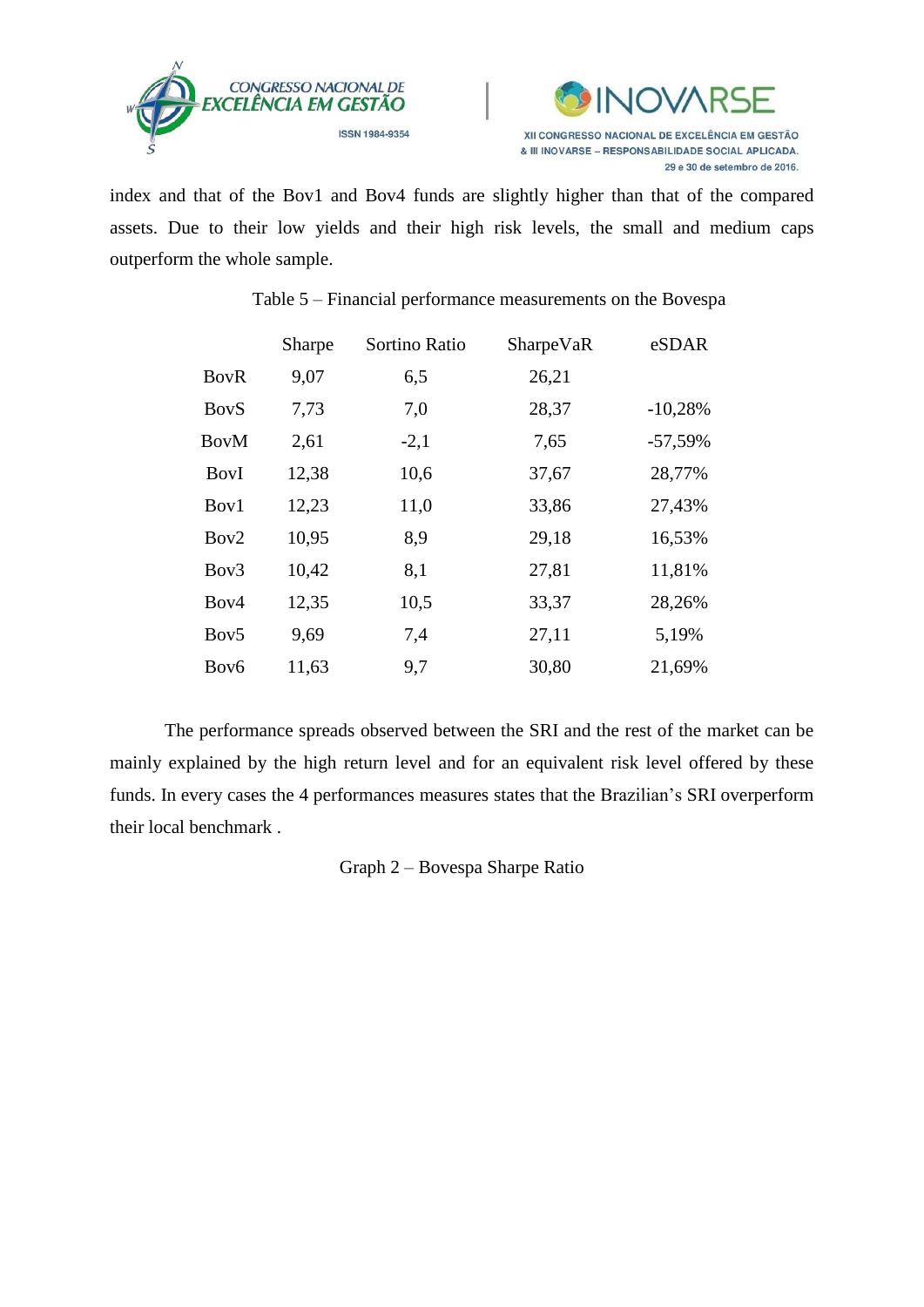

Graphically, we note that indices tend to jointly change, with relatively close Sharpe ratios, particularly for SRI. The outperformance of Bov1 and Bov4 funds is clearly illustrated by Graph 2, where we observe the preponderance of these two funds compared to the sample over the selected period.

#### 5. Conclusions

This paper aimed to be an exploratory study, focusing a topic that is still little tackled: SRI funds trading on the Brazilian Stock Exchange. We specifically focused on comparing SR funds and indices performance to that of conventional finance during the recent financial crises, in order to define the impact they might have on these different asset classes. To our knowledge, the subject of this research (SRI during financial crises) and its scope of application (emerging markets) remain little studied in scientific literature, which is surprising considering its conceptual stake.

This study shows that in Brazil during crisis periods, SRI funds slightly outperformed benchmarks. Similarly, for all periods studied, ethical funds have outperformed market indices overall.

Statistically, such good performance can be explained mainly by the ability of these funds to offer higher returns levels than market standards, while they provide risk close to the benchmarks. These results didn't confirm assumptions that better social practices tend to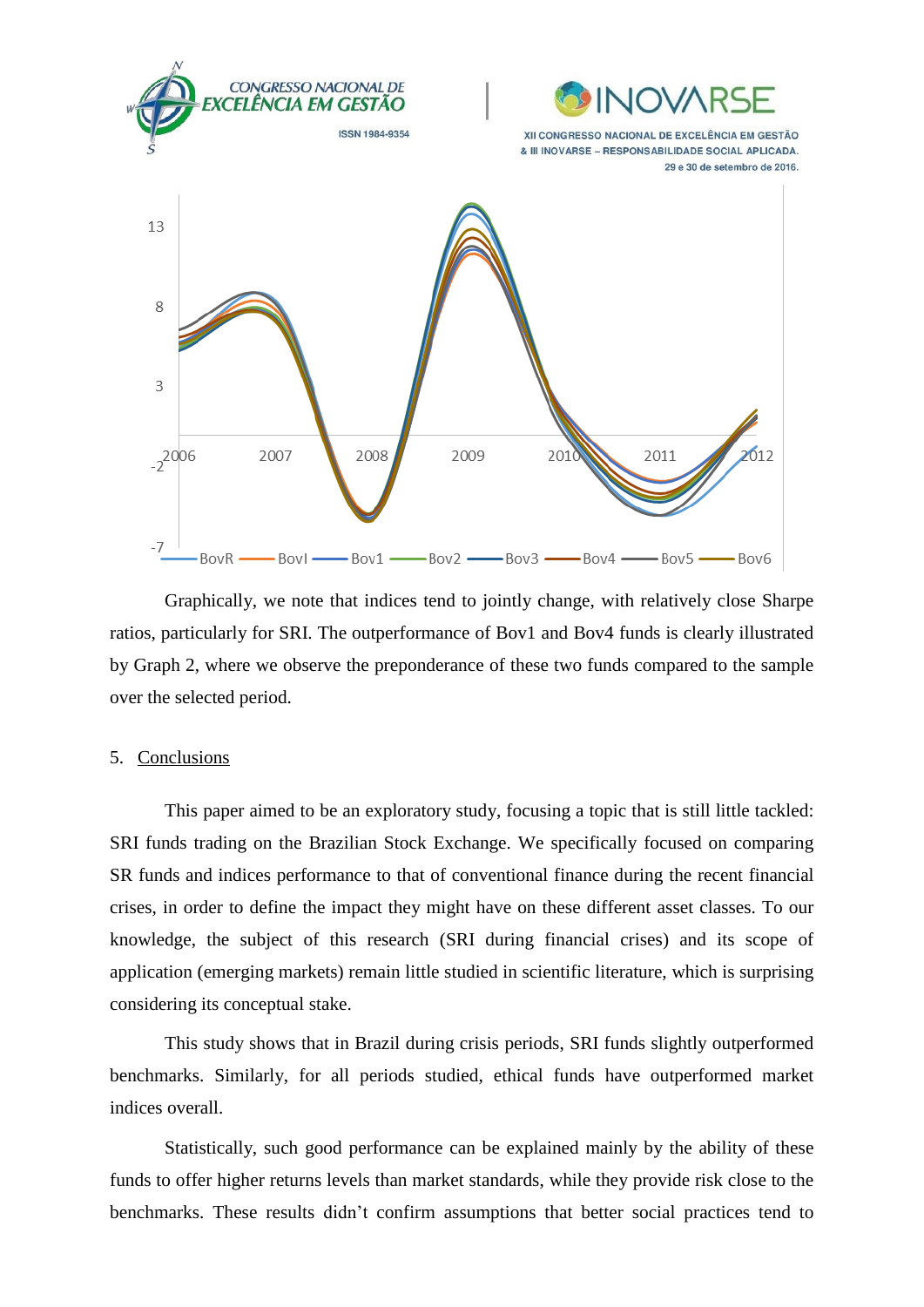



reduce risks while they affect returns only slightly, but it demonstrate a really high return's levels of this funds during the crises.

To go further than this exploratory study, it would be relevant to widen the scope of this analysis to other emerging markets in order to build even more accurate conclusions. Similarly, an analysis on the financial index composition could turn out to be opportune, by adding a qualitative component to this exploratory study.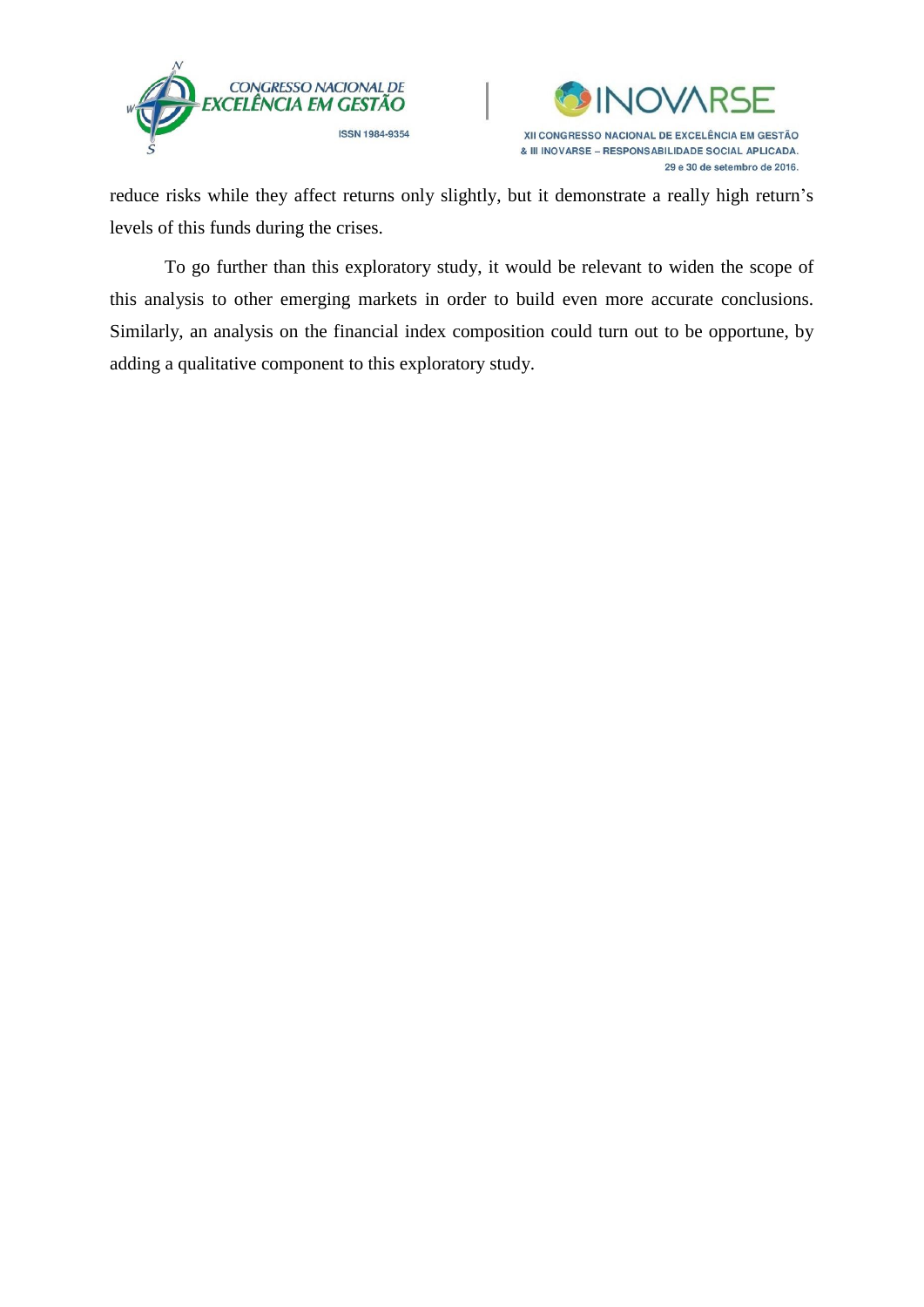



## **REFERENCES**

Allouche, J., Laroche, P. (2005). A Meta-Analytical Investigation of The Relationship between Corporate Social and Financial Performance. *Revue de Gestion des Ressources Humaines*, vol. 57, juillet-septembre.

Aras G., Aybars A., & Kutlu O., (2010). Investigating the relationship between corporate social responsibility and financial performance in emerging markets. *International Journal of Productivity and Performance Management*, Vol. 59 Iss: 3

Aregbeshola A. & Radebe S. (2012). The impact of corporate social responsibility on the profitability of listed retailers: Indication from the Johannesburg Security Exchange (JSE). *African Journal of Business Management* Vol. 6(4), pp. 1694-1701, 1

Blanchett, D. M. (2010). Exploring the cost of investing in socially responsible mutual funds: An empirical study. *The Journal of Investing*, *19*(3), 93-103.

Bryant, R. C. (1994). Global change: Increasing economic integration and eroding political sovereignty. *The Brookings Review*, *12*(4), 42.

Cortez, M. C., Silva, F., & Areal, N. (2012). Socially responsible investing in the global market: The performance of US and European funds. *International Journal of Finance & Economics*, *17*(3), 254- 271.

Derwall, J., & Koedijk, K. (2009). Socially responsible fixed‐income funds.*Journal of Business Finance & Accounting*, *36*(1‐2), 210-229.

Dowd, K. (2000). Adjusting for risk:: An improved Sharpe ratio. *International review of economics & finance*, *9*(3), 209-222.

Ely, R. A. (2011). Returns predictability and stock market efficiency in Brazil.*Brazilian Review of Finance,* 9(4), 571-584.

Endrikat, J., Guenther, E., & Hoppe, H. (2014). Making sense of conflicting empirical findings: A meta-analytic review of the relationship between corporate environmental and financial performance. *European Management Journal*,*32*(5), 735-751.

Freeman R. E. (1984). Strategic management: A stakeholder approach, Marshfield, Massachussets, Pitman Publishing, Inc

Friedman, M. (2009). Capitalism and freedom. *University of Chicago press*.

Galema, R., Plantinga, A., Scholtens, B. (2008). The Stocks at Stake : Return and Risk in Socially Responsible Investment. *Journal of Banking and Finance*, vol. 32, iss.12

Gladysek, O., & Chipeta, C. (2012). The impact of Socially Responsible Investment Index constituent announcements on firm price: evidence from the JSE. *South African Journal of Economic and Management Sciences*, *15*(4), 429-439.

Hong, H., et Kacperczyk, M. (2009). The price of sin: The effects of social norms on markets. *Journal of Financial Economics*, *93*(1), 15-36.

Jégourel, Y., & Verdié, J. F. (2012). La responsabilité sociale et environnementale en finance: réalité, performance et stratégie des fonds d 'investissement éthiques. *La revue du financier*, *193*, 20-29.